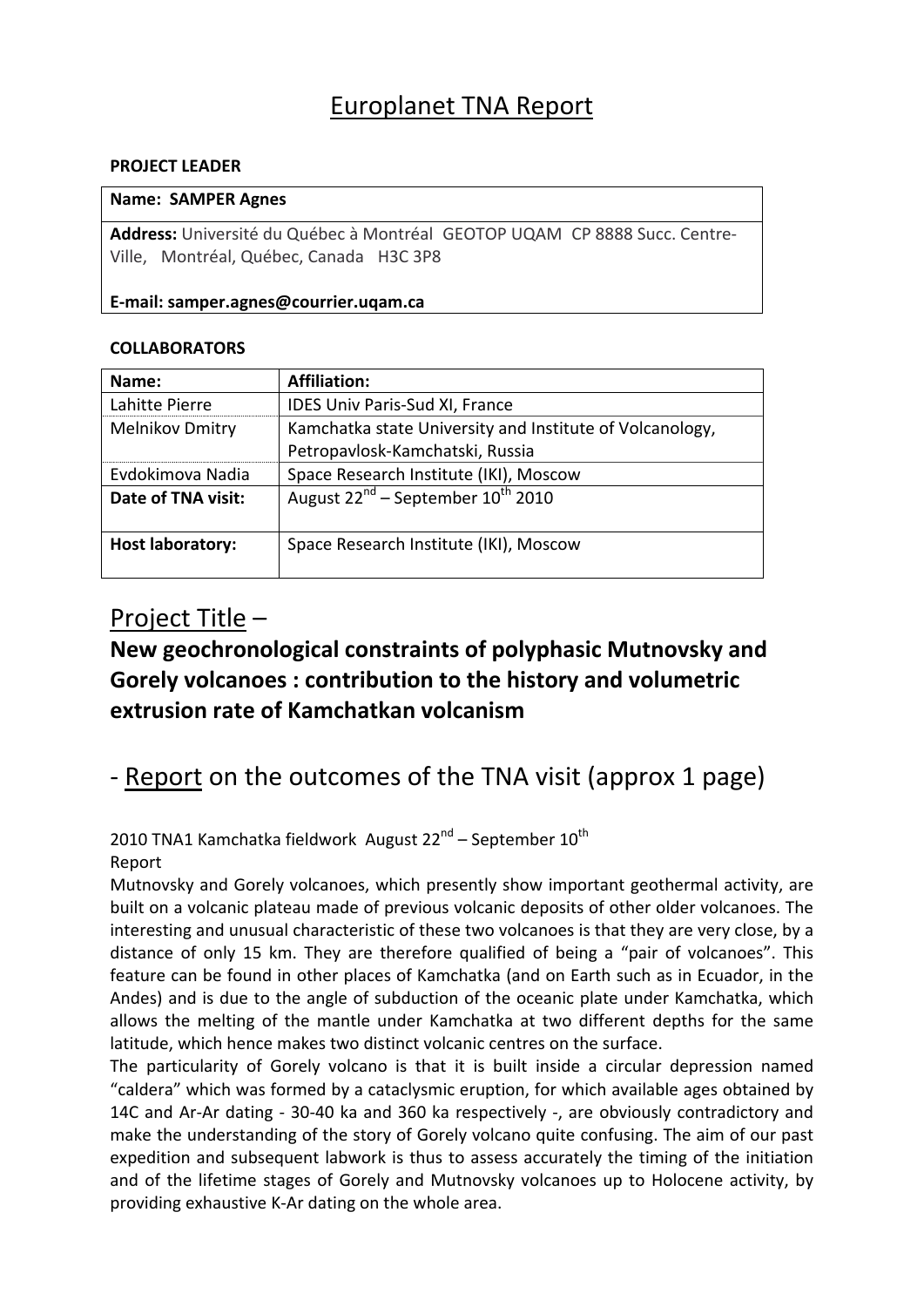This huge explosion destroyed the volcanic edifice and enhanced its collapse on itself, together with the collapse of the magmatic chamber underneath. The volcanic deposit due to this explosion is named ignimbrite and offers four distinct layers, which were more likely emplaced shortly after each other. We could sample the latest ignimbrite deposit in three different locations out of the depression caldera and on its rims. We also sampled two of the earliest ignimbrite deposits by climbing down to Opasny canyon guided by professor Vladimir Leonov. By dating the several ignimbrite deposits with the K‐Ar technique, we wish to provide new concordant ages for this eruption, together with a complete time sequence of the different phases of this cataclysmic explosive event.

During our expedition we also sought to sample other volcanic formations that predated the formation of the caldera, hence which are located outside and especially along N‐S fault systems east of Gorely volcano. For this purpose, six sites have been sampled.

Caldera formations enhance a decrease of pressure in the magma chamber or at least in shallow magma reservoirs, which enables the ascent of magma towards the surface and its exits through faults systems inside or on the rims of the caldera. We could identify and sample early post-caldera rocks such as a lava flow originating from a dacitic dome located inside the caldera south of the present Gorely edifice, two other sites on the caldera rims, and one early lava of the present Gorely edifice. Dating these lavas will provide a closer bracket of the caldera event, and may tell us more about the timing of the succession of events happening during the formation of a caldera. We are also hoping to learn more about the timing of the building of the subsequent Gorely edifice inside the caldera.

Mutnovsky volcano is supposed to be younger than Gorely volcano and to have been emplaced after the formation of the caldera of Gorely. We sampled basal lava flows of Mutnovsky volcano which are located underneath the latest layer of the ignimbrite of Gorely caldera. We also sampled two lavas from Mutnovsky 1 which may be in fact part of a separate volcanic edifice along the N-S fault system, that would have been emplaced before the present Mutnovsky, hence maybe before the caldera formation.

For constraining the present Mutnovsky, we could sample a basal lava flow, hence earlier to Mutnovsky 3, together with large pumice deposits supposed to have been emplaced during the initial eruption of the present Mutnovsky 3. As a similar level of pumices has been recently identified in two submarine cores in the Pacific ocean, the dating of this pumices will thus be vitally important for the submarine and  $^{14}$ C research, as reservoir correction is not available for the northern Pacific. Two other sites on top of Mutnovsky 3 have also been sampled for constraining the more recent stages of this volcano.

Mutnovsky 2 and Mutnovsky 4, as well as Gorely 1 are far reach areas that would request two days of hike or the assistance of a four‐wheel drive car and the setting of an extra camp during several days; this may be the goal of another later fieldwork expedition, together with complementary sampling sites at Gorely's.

Agnes Samper and Pierre Lahitte, September 18<sup>th</sup>, 2010.

Please include:

# ‐ Publications arising/planned (include conference abstracts etc)

As we are currently waiting for the samples to be sent to our respective laboratories in Canada and France, our wish to attend the JKASP conference in